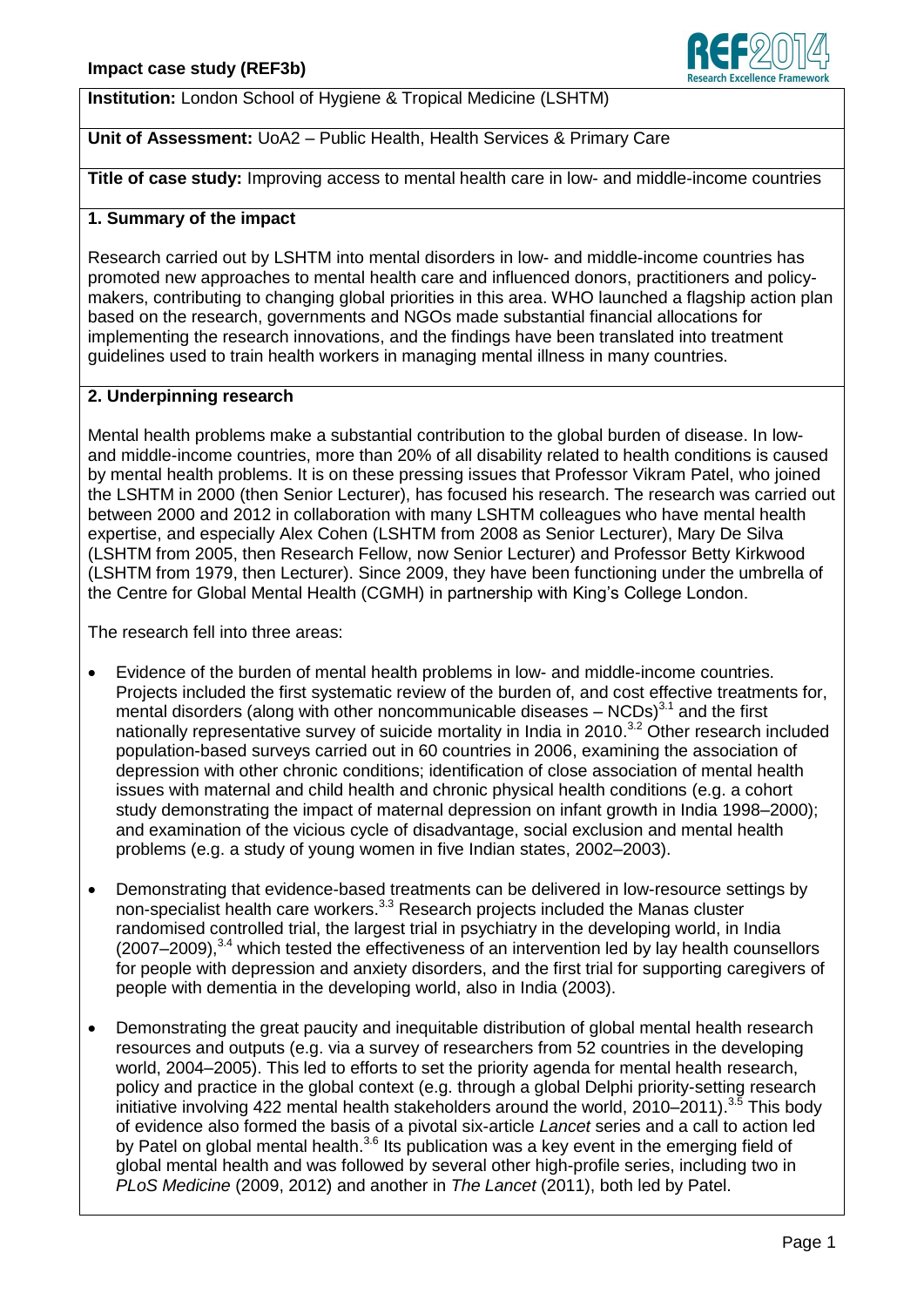

### **3. References to the research**

3.1 Patel, V, Chatterji, S, Chisholm, D, Ebrahim, S, Gururaj, G, Mathers, C, Mohan, V, Prabhakaran, D, Ravindran, RD and Reddy, KS (2011) Chronic diseases and injuries in India, *Lancet*, 377(9763): 413–428, doi:10.1016/S0140-6736(10)61188-9. Citation count: 28

3.2 Patel, V, Ramasundarahettige, C, Vijayakumar, L, Thakur, JS, Gajalakshmi, V, Gururaj, G, Suraweera, W and Jha, P for the Million Death Study Collaborators (2012) Suicide mortality in India: a nationally representative survey, *Lancet*, 379(9834): 2343–2351, doi:10.1016/S0140- 6736(12)60606-0. Citation count: 10

3.3 Patel, V, Chisholm, D, Rabe-Hesketh, S, Dias-Saxena, F, Andrew, G and Mann, A (2003) Efficacy and cost-effectiveness of drug and psychological treatments for common mental disorders in general health care in Goa, India: a randomised, controlled trial, *Lancet*, 361(9351): 33–39, doi:10.1016/S0140-6736(03)12119-8. Citation count: 90.

3.4 Patel, V, Weiss, HA, Chowdhary, N, Naik, S, Pednekar, S, Chatterjee, S, De Silva, MJ, Bhat, B, Araya, R, King, M, Simon, G, Verdeli, H and Kirkwood, BR (2010) Effectiveness of an intervention led by lay health counsellors for depressive and anxiety disorders in primary care in Goa, India (MANAS): a cluster randomised controlled trial, *Lancet*, 376(9758): 2086–2095, doi:10.1016/S0140-6736(10)61508-5. Citation count: 60

3.5 Collins, PY, Patel, V, Joestl, SS, March, D, Insel, TR, Darr, AS, Bordin, IA, Costello, EJ, Durkin, M, Fairburn, C, Glass, RI, Hall, W, Huang, Y, Hyman, SE, Jamison, K, Kaaya, S, Kapur, S, Kleinman, A, Ogunniyi, A, Otero-Ojeda, A, Poo, MM, Ravindranath, V, Sahakian, BJ, Saxena, S, Singer, PA, Stein, DJ, Anderson, W, Dhansay, MA, Ewart, W, Phillips, A, Shurin, S and Walport, M (2011) Grand challenges in global mental health, *Nature*, 475(7354): 27–30, doi:10.1038/475027a. Citation count: 133

3.6 *Lancet* Global Mental Health Group (2007) Scale up services for mental disorders: a call for action, *Lancet*, 370(9594): 1241–1252, doi:10.1016/S0140-6736(07)61242-2 (corresponding author and leader of the writing group: Patel, V). Citation count: 156

## **Key grants**

- Patel, A Community Cohort Study of the Relationship Between Gynaecological Morbidity and Common Mental Disorders in Goa, India, Wellcome Trust Career Development Fellowship in Clinical Tropical Medicine (UK), 10/2000–9/2005, £760,190.
- Patel, A Cluster Randomised Trial of a Primary Care Intervention for Common Mental Disorders in Goa, India, Wellcome Trust Senior Clinical Fellowship in Clinical Tropical Medicine, 10/2005– 9/2010, £1.1m.
- Patel, The Development and Dissemination of the *Lancet* Series on Global Mental Health, MacArthur Foundation, 2006–2008, US\$50,000.
- Wellcome Trust Strategic Award, to Ebrahim, Patel and others, 10/2008–2014, The South Asia Centre for Chronic Diseases, £4.5 million
- Patel, Cohen and De Silva, Evaluating Packages of Care for People with Severe Mental Disorders for Scaling-up in Low and Middle Income Countries, CBM, 10/2008–3/2011, €192,373.
- Patel, PREMIUM: A Program for Effective Mental Health Interventions in Under-resourced Health Systems, Wellcome Trust Senior Research Fellowship in Clinical Science, 10/2010– 9/2015, £1.6m.

## **4. Details of the impact**

LSHTM's research has played a key role in promoting new approaches to mental health care and influencing policy-makers and donors, in the following ways.

• Informing global and national policies for improving access to mental disorders. In 2008, WHO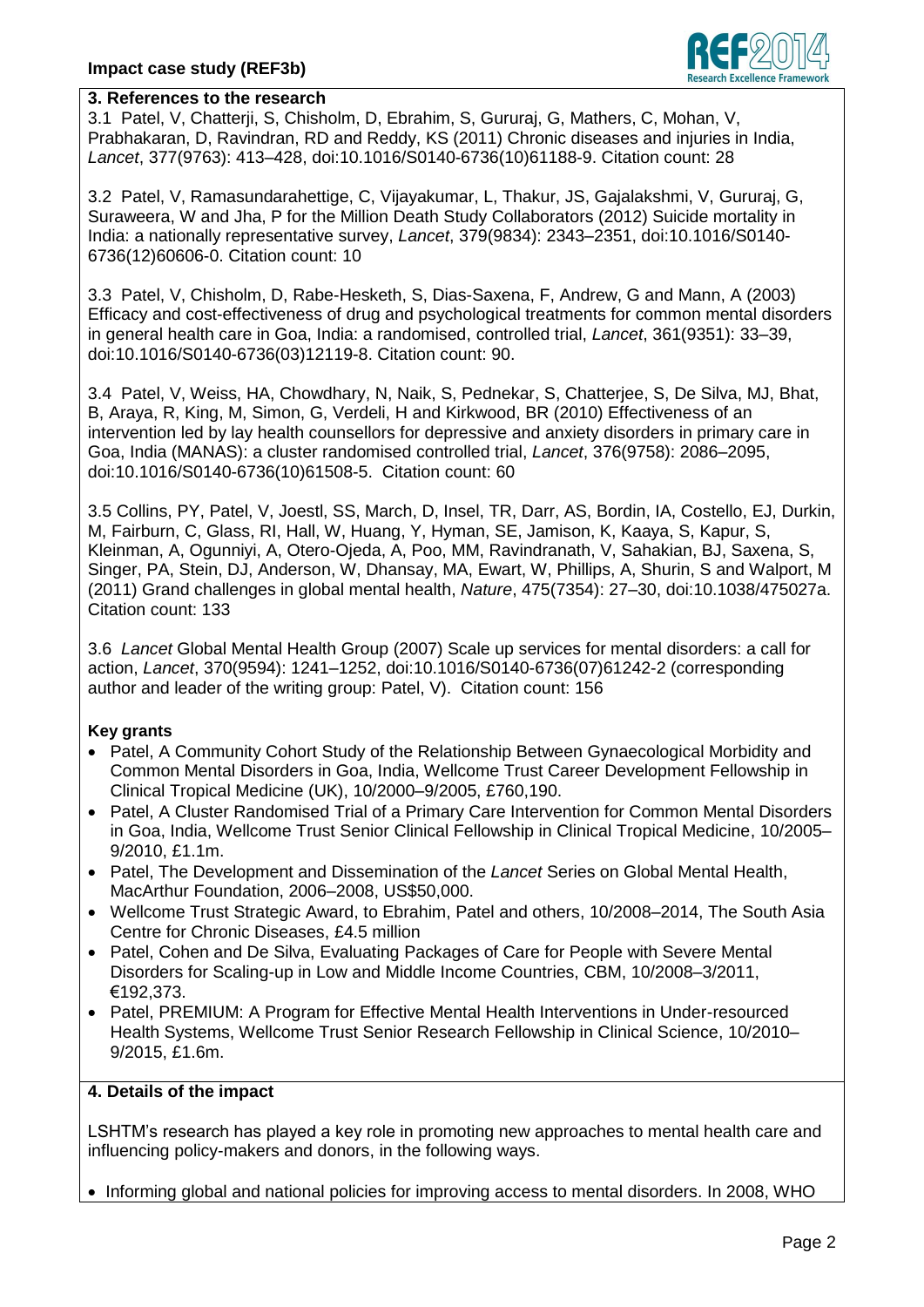

launched a flagship action plan to scale-up services for mental disorders (mhGAP). This referenced The Lancet mental health series in which Patel played a leading role.<sup>5.1</sup> This subsequently led to a WHO resolution for a Comprehensive Mental Health Action Plan approved by the World Health Assembly in 2013. In 2011, the Ministry of Health in India set up a mental health policy group, including Patel, to write India's first mental health policy and make recommendations for the scaling-up of mental health care. For example, Patel's research was extensively cited in the XIIth Plan District Mental Health Programme which is now being rolled out throughout the country.<sup>5.2</sup>

- Enabling the launch of global civil society partnerships to advocate for mental health. In October 2008, the Movement for Global Mental Health was launched in direct response to LSHTM's research and Patel's call to action.<sup>5.3</sup> The Movement, a coalition of individuals and institutions aiming to improve services for people with mental disorders worldwide, now has over 3,000 individual and 150 institutional members from over 100 countries.
- Increased resources for global mental health. Grand Challenges Canada<sup>5,4</sup> has committed C\$30m for innovations which address the Grand Challenges in Global Mental Health and the funding of a Global Mental Health Platform (led by LSHTM) to disseminate innovations to the wider communities of policy-makers, practitioners and civil society stakeholders. The US National Institute of Mental Health (NIMH) has also committed over US\$15m to fund five hubs in developing countries involving partnerships between researchers, policy makers and civil society to implement these Challenges (LSHTM is the lead institution for one of the hubs). Both reference papers co-authored by Patel.
- Informing the mental health programmes of development agencies and NGOs. Various international agencies have cited the research of LSHTM as justification to initiate and expand their own mental health care programmes. For example, the World Federation for Mental Health (the world's largest mental health NGO) has aligned its global programme to be consistent with the research evidence generated by LSHTM and the call to action.<sup>5.5</sup>
- Providing practical tools for mental health care in the field: *(i)* Patel's manual, *Where There is No Psychiatrist*, published in 2003 and providing practical guidance, has been translated into more than a dozen languages. Since 2010, the manual has been core reading for a new mental health nursing training programme in Liberia, and has been used by over 4,000 village doctors in Bangladesh since 2008. It is the core mental health manual for MSF programme staff.<sup>5.6</sup> In 2008 permission was given to reproduce the manual as 25,000 CD-ROMs, produced by WHO and the Inter-Agency Standing Committee (IASC) and disseminated to agencies working in emergency situations. The message of the value of lay health workers in mental illness care has been taken to a wide public audience, for example through a TED talk by Patel<sup>5.7</sup> which by end July 2013 has had 353,047 hits. *(ii)* A specially appointed WHO guideline development group, including Patel, developed guidelines<sup>5.8</sup> based in part on LSHTM's research for the management of mental disorders. Since its launch in October 2010, the resulting mhGAP *Intervention Guide* has been rolled out in Ethiopia, Jordan, Nigeria and Panama, and used in humanitarian settings in Haiti, Equatorial Guinea, Palestine, Syria and Lebanon.
- Establishing global mental health as a discipline for study and practice. The research has prompted several leading international universities to set up teaching programmes in global mental health (e.g. Duke, Harvard, New York University). Patel has led or been actively involved in the establishment of Centres for Public Mental Health in South Africa (at the Universities of Cape Town/Stellenbosch) and India (at the Public Health Foundation of India where he directs the new Centre for Mental Health).<sup>5.9</sup> Patel's work has been specifically cited by Arthur Kleinman, one of the most influential thinkers in global mental health: 'Medical students who seem largely uninterested in academic psychiatric research are flocking to … projects inspired by other models of community care such as those initiated by Vikram Patel and colleagues [see [www.sangath.com;](http://www.sangath.com/) [www.centreforglobalmentalhealth.org\]](http://www.centreforglobalmentalhealth.org/). Among many others, these approaches appeal to those health professionals and students for whom social justice and care for the suffering of the poor are central, and have moral force.'5.10